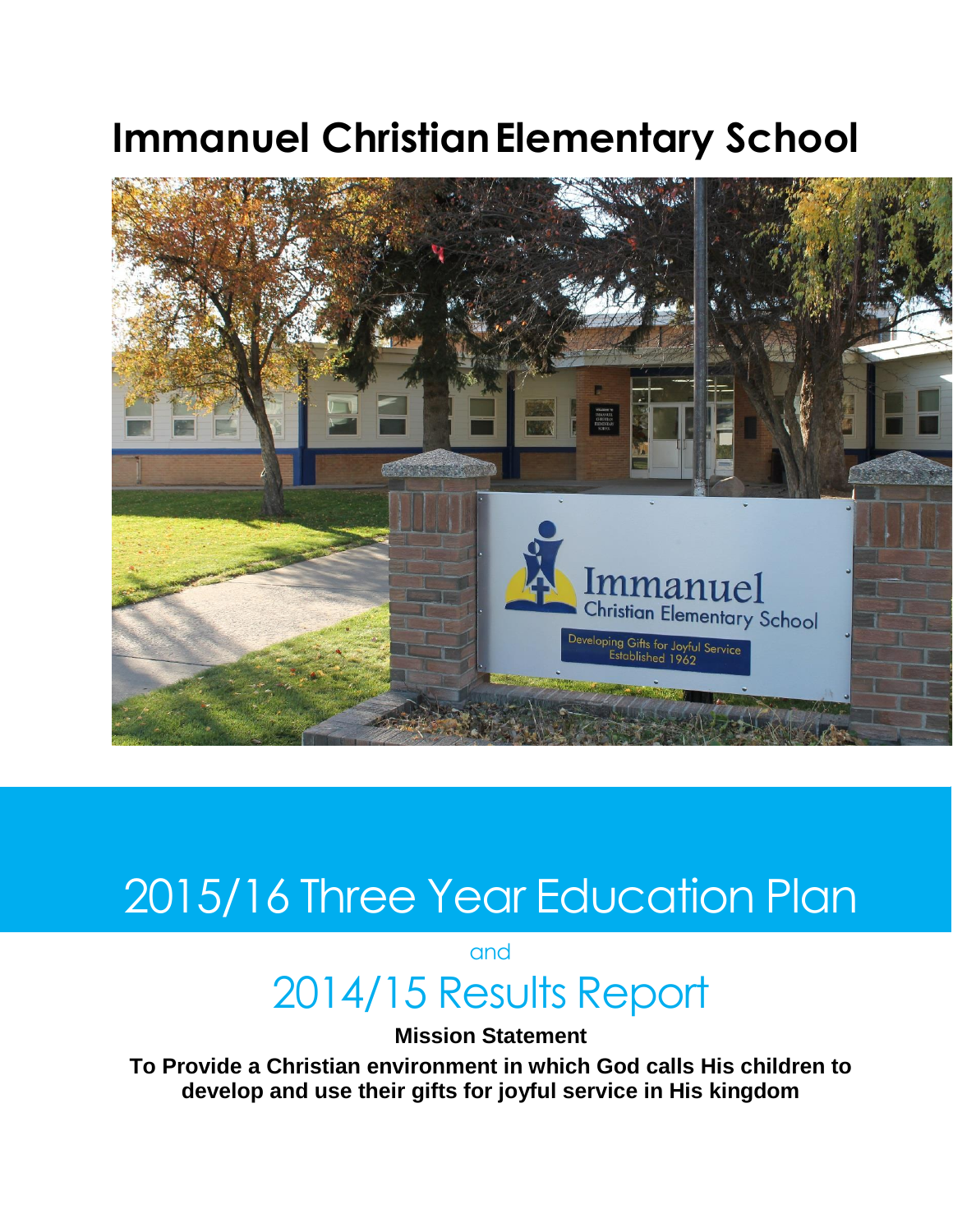#### **PROVINCIAL GOALS**

- An excellent start to learning
- Success for every student.
- Quality teaching and school leadership.

# **Lethbridge School District Priority: Supporting Student Achievement.**

Outcomes:

- Students are lifelong learners possessing the skills and attributes to successfully transition to further Education, credentialing, or the world of work.
- Teachers are highly knowledgeable with the skills and attributes to engage students in quality contemporary learning environments.

#### **Measures of Success**

- Students achieve student learning outcomes and demonstrate proficiency in literacy and numeracy.
- Teachers effectively engage students and instructional practice reflects the Teaching Quality Standard.

#### **Strategies**

- Pilot Fountas and Pinnel as a school wide literacy program to help us with benchmark assessments and literacy education programming.
- Review competencies with Teachers when going over IPGP's
- Teachers will be asked to create Teaching for Transformation units as part of their IPGP goals.
- A review of the Learning Resource program will be conducted with an eye towards adopting tools and practices supported by research, in place of outdated ones
- School wide training to be conducted on "Jump Math" to help with instructional strategies as well as maintaining continuity in our Math program

# **PROVINCIAL GOALS**

Success for every student.

### **Lethbridge School District Priority: Supporting seamless integration of technology.**

Outcomes:

 Learners possess the attributes and skills to access technology seamlessly for the purpose of creating knowledge and building community.

#### **Measures of Success**

- Technology effectively embedded in instructional practice; Learners create knowledge using technology.
- Students demonstrate citizenship and entrepreneurship.

#### **Strategies**

- Encourage and support purposeful use of technology through purchase of Jump Math Smart Board applications for teachers
- Install new interactive projectors in division I classrooms
- Take steps towards introducing a portable computer lab by creating a wireless internet infrastructure in our school.
- Budget for upgrades and repair of existing technology (this is all done in collaboration with our school technology coordinator – Sean Alaric).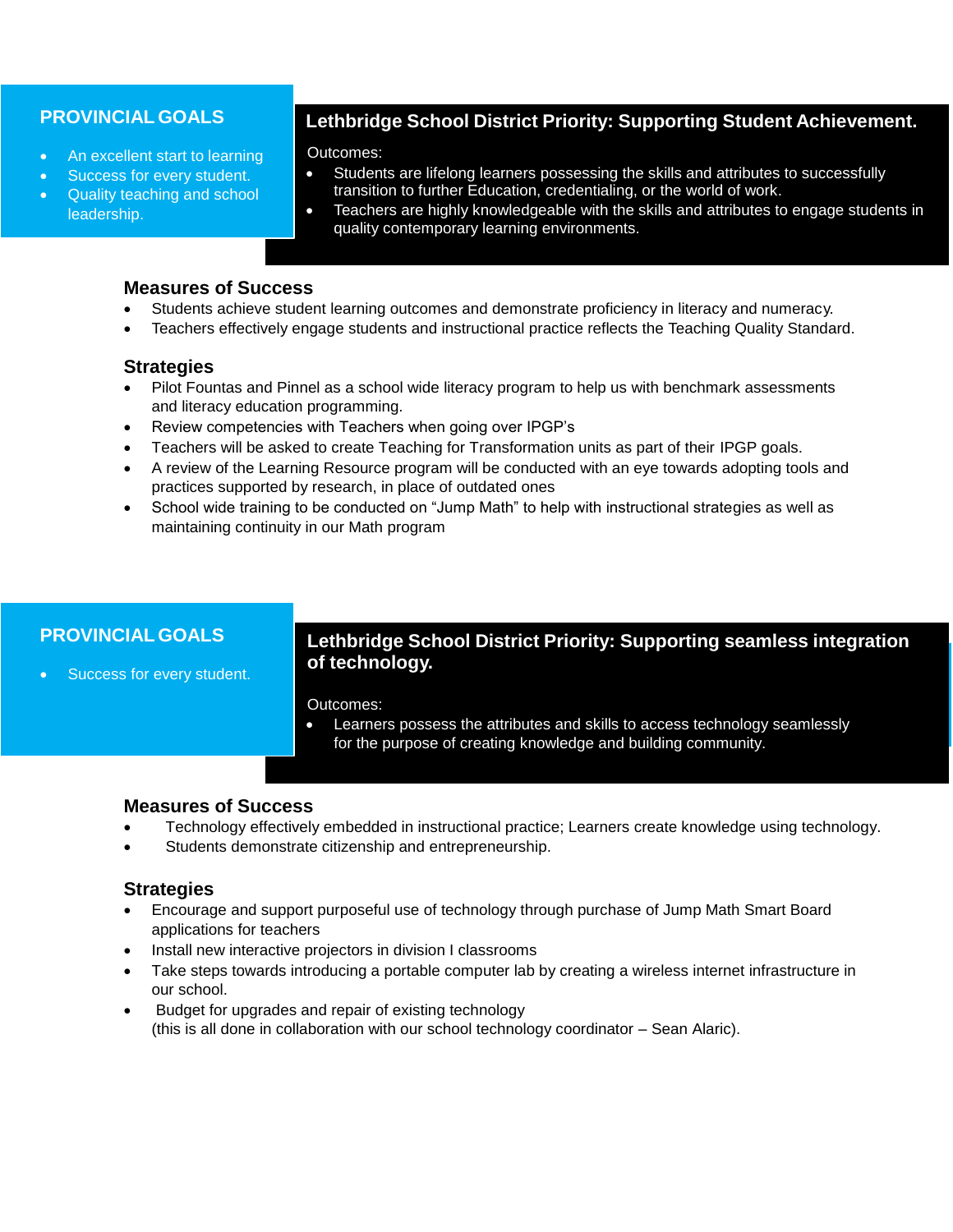## **PROVINCIAL GOALS**

- Success for every student.  $\begin{bmatrix} \mathbf{p} & \mathbf{p} \\ \mathbf{p} & \mathbf{p} \end{bmatrix}$
- Engaged and effective governance.

# **Lethbridge School District Priority: Supporting the implementation of provincial legislative changes and initiatives designed to support contemporary learning.**

Outcomes:

- Students are leaders possessing the attributes of ethical citizens.
- Schools are inclusive learning environments with the capacity to implement curriculum re-design.
- Schools, parents and the community are engaged in reciprocal endeavors that contribute to student growth and the community.

### **Measures of Success**

- Leadership development programs in place for all students in elementary and middle school.
- Students demonstrate citizenship and entrepreneurship.
- Parent and community satisfied with level of engagement and reciprocal relationship.
- Schools are safe, caring, and respectful learning environments.

#### $\tau$ effectively engage studients and instructional practice reflects the Teaching  $\tau$ **Strategies**

- Continue to be very intentional about having parents involved in a variety of school community events (School Bazaar, Participation Drive, Bits and Bytes golf tournament, Spring Program, chapels etc.)
- Engage the broader church community through our school "Pastor Pancake Breakfast".
- Initiate Collaborative Team Meetings to help all staff develop inclusive learning programs for students who have behavioral or academic needs
- Explore the "Leader in Me" program to give students the opportunity to take ownership of the learning and develop character and leadership qualities.
- Continue with our Formative Learning Experiences (Service Learning) as these opportunities allow students to exercise their faith and learn to be good citizens in connection with community groups.

### **School Priority:**

Outcomes:

 Ensure that in the process of transitioning from an Independent school to an Alternative Christian program under the Lethbidge school District that we continue to be and grow as a Christ – centered learning community of grace

#### **Measures of Success**

- Tell them from me survey results (students)
- Cardus survey data on the impressions of our parents and society members regarding our school's record in achieving our mission.

#### **Strategies**

- We will utilize our parent Education Committee and School Society Council as sounding boards for ideas about maintaining our Christ centered vision.
- We will utilize the Prairie Center for Christian Education (PCCE) staff and resources (website) to help us continue with our Teaching for Transformation initiatives and Professional development in this area.
- We will have staff attend our "Educator retreat" in which we develop, promote and celebrate Christian education.
- We will have our teachers attend the PCCE Teacher's Convention to engage in professional development in this area.